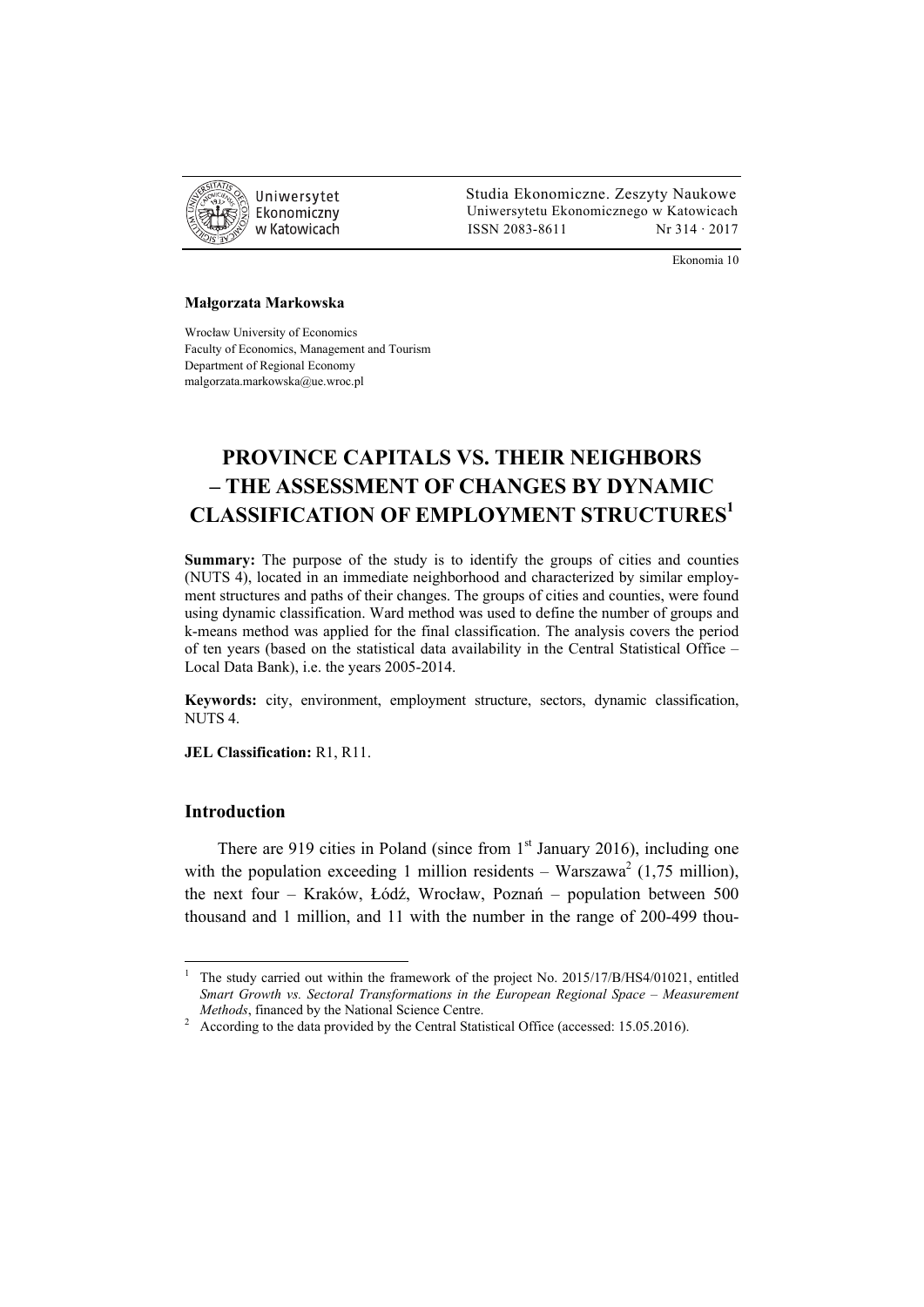sand, of which the following are the province capitals: Gdańsk, Szczecin, Bydgoszcz, Lublin, Katowice, Białystok and Toruń. There are 23 cities in the group of those with the population ranging between 100-199 thousand, of which the province capitals are as follows: Kielce, Rzeszów, Olsztyn, Gorzów Wielkopolski, Zielona Góra, Opole.

Cities, and mainly the large ones, represent growth poles and play such functions as e.g.: offering conditions for innovation and competition [Blotevogel, 2006]. The role of cities as important areas in creating regional development and economic integration was reflected in the European Union regional policy at the beginning of the 90s in the  $20<sup>th</sup>$  century. Such timeframe is connected with the reform of structural funds in 1988 and the Treaty on the functioning of the European Union effective in 1993, which identified cohesion as one of the primary goals of the community policy.

City is a territorial unit, the area of which is subject to permanent socio- -economic and urban space transformations. The changes in modern city structure result from phenomena and processes occurring in both economy and society, such as: globalization, demographic problems, population mobility, growth rate diversification, changing demand. City structure transformations can be analyzed from many angles, one of which is the job market changes.

The purpose of the study is to identify groups of more homogeneous – cities and counties (NUTS 4 level territorial units), using dynamic classification, which are located in their immediate proximity – presenting similar sectoral employment structures and similar paths of changes.

## **1. City as a research subject**

Since the earliest times a city has been the subject of research for the representatives of such disciplines as history, geography, urban planning, architecture, sociology, psychology, social studies, anthropology, political studies, nature and law. It lies within the centre of research interests of environmentalists, municipal engineers, culture experts [Parysek, 2015].

Many classifications were developed based on city research and grouped cities in various hierarchical and functional divisions. K.A. Kuć-Czajkowska [2009] lists and describes the positions of selected European capitals based on studies carried out by: R. Brunet [1989], P. Trauner [1994], P. Treuner and M. Foucher [1994], P. Bonavero and S. Conti [1996], B. Jałowiecki [1999]. Moreover, the research focused on the classification of cities was conducted by e.g. K. Dziewoński [1962], D. Pumain [1999], S. Marschal [2005], ESPON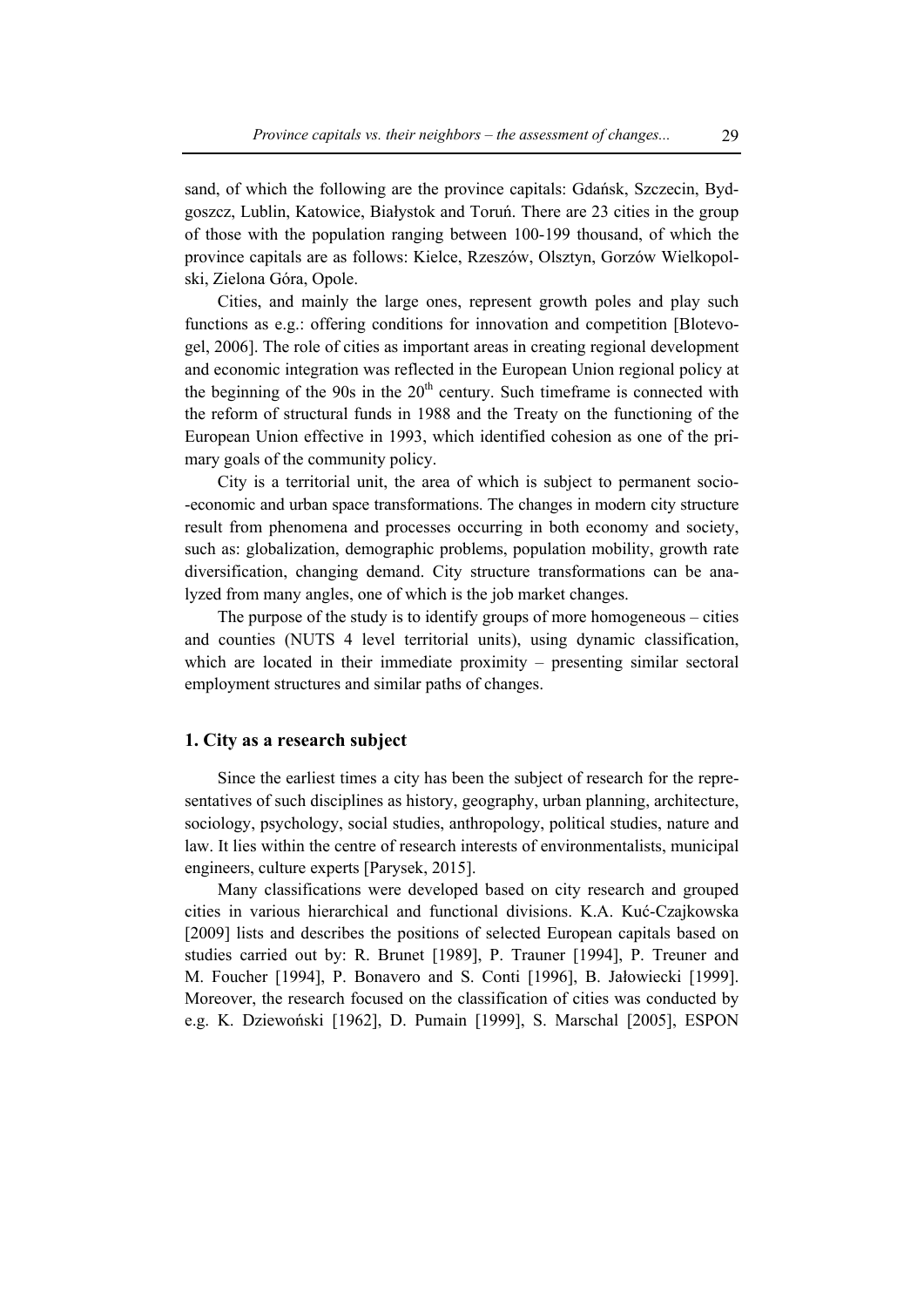[2007], S. Conti and C. Salone [1999], M. Smętkowski [2010], M. Smętkowski, B. Jałowiecki and G. Gorzelak [2009].

The subject literature provides theoretical concepts attempting to explain the process of city development and its regional impacts [Hołowiecka, 2004]. The relationships between a city and its proximity, in B. Domański's [2008] opinion, can constitute the background for analyses of the special case relationship between a city and its peripheries, described by two basic schools of thought:

- rapid development of the city core areas is taking place at the expense of peripheral areas, which advances their dependence on the core (centre); results in washout, e.g. qualified staff, capital and other resources are drained out [Myrdal 1957].
- in the long run, it is possible to spread the core development into peripheral regions, primarily as a result of innovation and capital flow [Friedman 1966], which acts as an incentive for gradual integration, as well as the core and periphery duality elimination along with the development of a more balanced spatial structure.

The impact of large cities on their regional proximity and the related peripheral centres are divided by M. Castells [1998], as M. Pięta-Kanurska indicates [2010], into: the effects of economic development spreading caused by the positive impact of a city on the region and the effects resulting in an advancing polarization and city strengthening at the expanse of the region. Even though these effects take place simultaneously, their neutralization does not occur.

The impact conditions of an agglomeration on regional development are discussed by W.M. Gaczek [2010] in the context of the way growth poles functioning, the effects of which vary and depend on the environment dynamics, defined by Perroux as the combination of three forces responsible for economic growth: human capital, capacity for innovation and institutions. The capacity to innovate ingrained in a socio-economic territorial unit is the result of e.g. human and institutional capital, business structure (size, sectors, management methods, internal capital), as well as their territorial organization.

### **2. Method, data and research objects**

The proposal of a research procedure based on spatio-temporal data usually covers the following stages:

- 1. The construction of a spatio-temporal data cube (objects years variables).
- 2. Global normalization (extreme values of the characteristics are determined for the entire period jointly).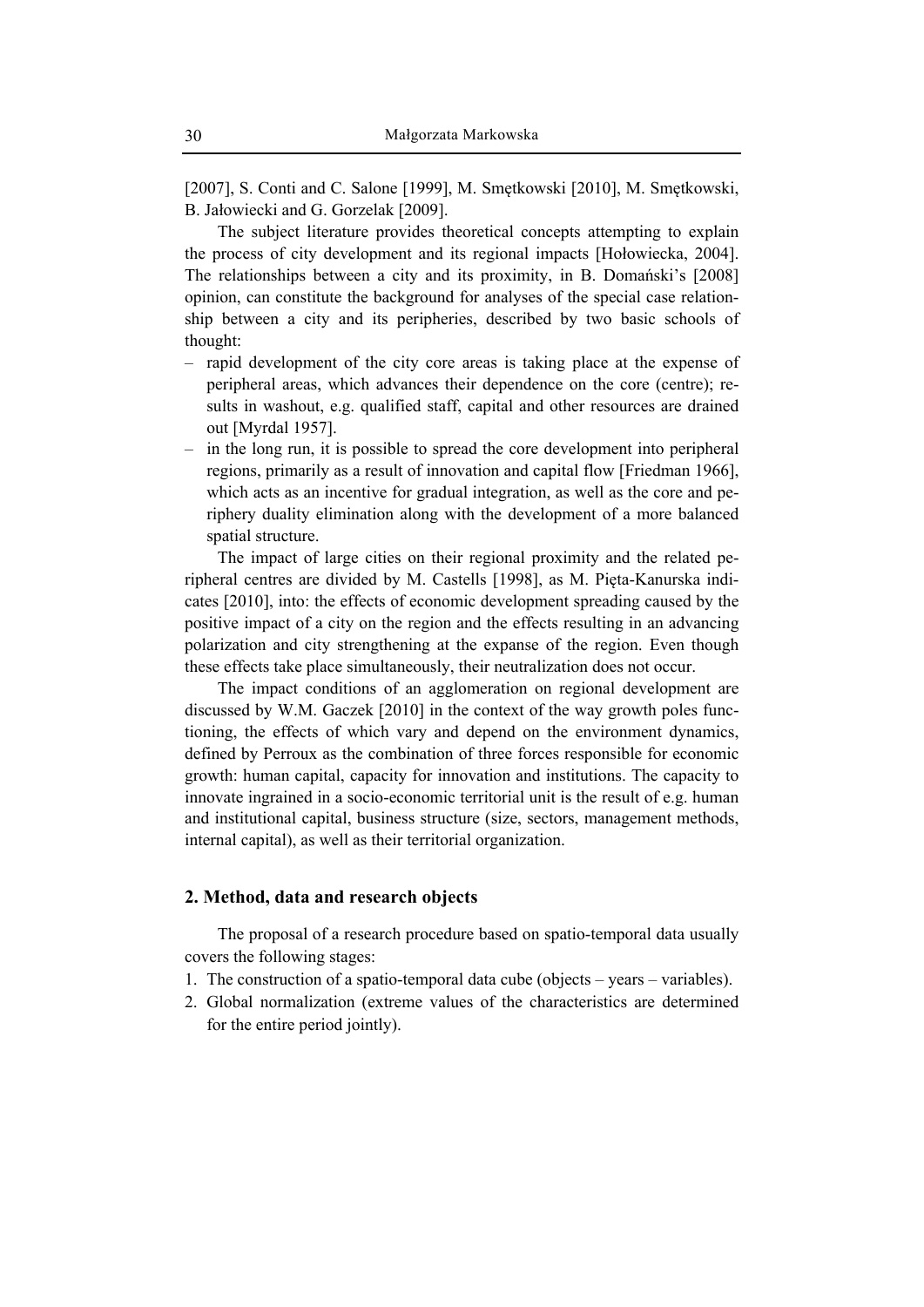3. Dynamic cluster analysis [Markowska, 2012], including finding the number of groups – based on data cube (rows stand for taxonomic units analyzed jointly – the total of all years and columns represent adequate variable) – using Ward method and the final classification based on *k*-means method.

Our analysis skips the normalization stage, since the values of all characteristics are expressed in the same unit – percentages.

The data cover workers in their primary place of employment (as at  $31<sup>st</sup>$ December), i.e. the persons performing work providing earnings or income. The number of employed is specified in accordance with the statistical classification of economic activities. The Central Statistical Office (CSO) resources do not take into account economic entities employing up to 9 workers, clergymen and those employed in budgetary units operating in the sector of national defence and public safety at NUTS 4 level. The resources of the Local Data Bank (LDB) provide data jointly for with individual agriculture together with employment in organizations, foundations, unions, by the actual place of work and activity type. The data about employment in private agriculture, as at  $31<sup>st</sup>$  December were estimated in the years 2002-2009 based on the results of the National Census of Population and Housing and the Agricultural Census in 2002 and also based on the Agricultural Census  $2010<sup>3</sup>$  carried out in 2010.

The following system of section groups in the Statistical Classification of Economic Activities has been adopted (as used by the Polish Central Statistical Office):

- I. Agriculture, forestry, hunting and fishing (agricultural sector).
- II. Industry and construction: 1/ mining and extraction; 2/ industrial processing; 3/ electricity, natural gas, steam and hot water production and supply; 4/ water supply; 5/ sewage and waste management; reclamation; 6/ construction (industrial sector).
- III. Trade; repair of motor vehicles; transport and warehouse management; accommodation and gastronomy; information and communication (trade sector).
- IV. Financial and insurance activities; real estate services (financial sector).
- V. Other services: 1/ professional, scientific and technical activities; 2/ administration and supporting activities; 3/ public administration and national defence, compulsory social security; 4/ education; 5/ health care and social assistance; 6/ activities related to culture, entertainment and recreation; 7/ other services (service sector).

 $\overline{a}$ 

<sup>3</sup> Based on the notes and demographics in data descriptions provided by the LDB.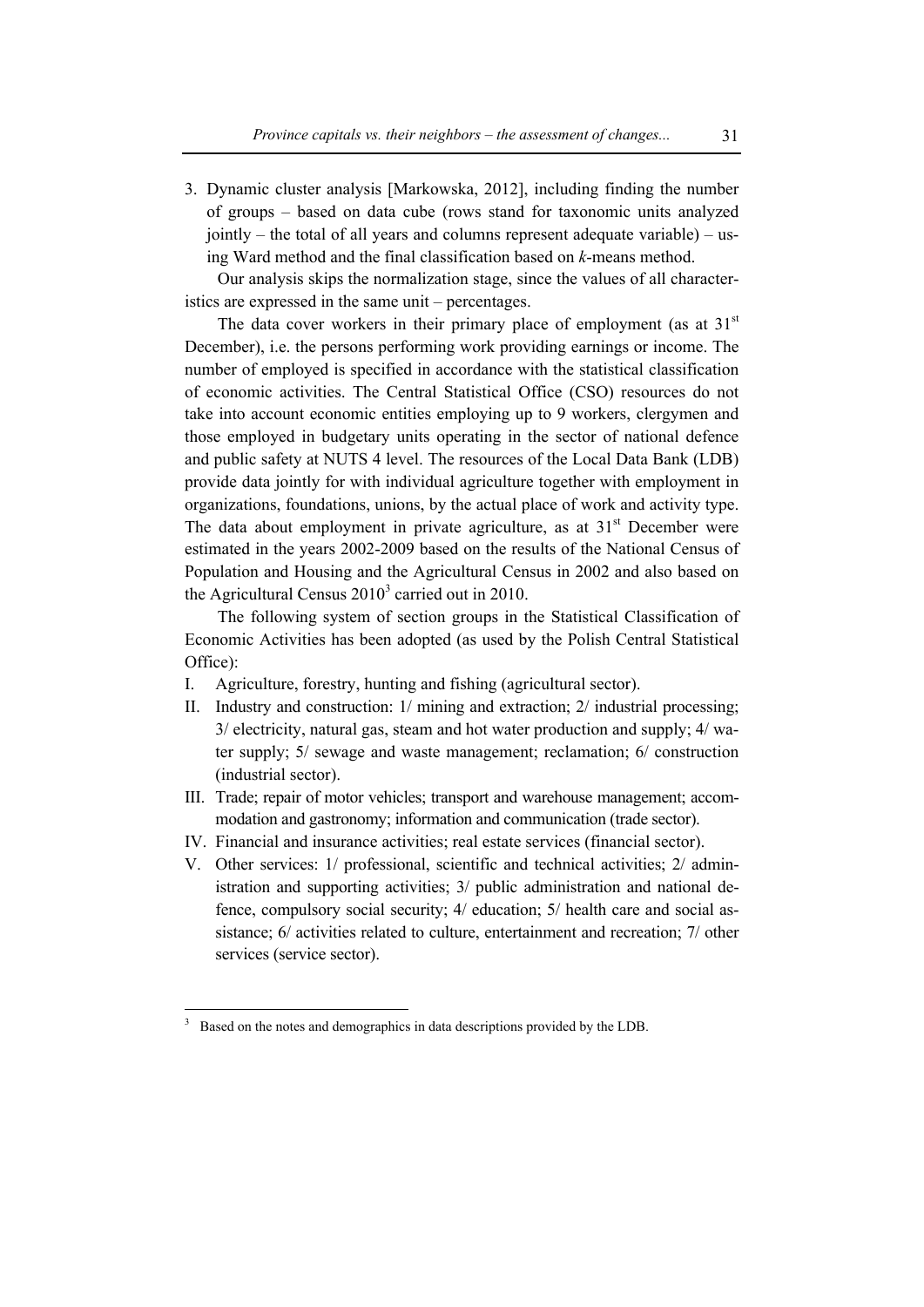The analysis period, based on the resources available in the LDB referring to NUTS 4 level, covers the years 2005-2014.

Province capitals (simultaneously functioning as townships) were taken as the objects of the study as well as the adjacent counties. The total of 18 province capitals and 44 counties were included in the overall assessment. In ten cases the province capitals are surrounded by land counties as a kind of 'cordon' with an adjectival name derived from the particular city (Table 1).

| City             | The number of        | Counties                                                    |
|------------------|----------------------|-------------------------------------------------------------|
|                  | surrounding counties |                                                             |
| Białystok        |                      | białostocki                                                 |
| Zielona Góra     |                      | zielonogórski                                               |
| Gorzów           |                      | gorzowski                                                   |
| Rzeszów          |                      | rzeszowski                                                  |
| Olsztyn          |                      | olsztvński                                                  |
| <b>Bydgoszcz</b> |                      | bydgoski                                                    |
| Toruń            |                      | toruński                                                    |
| Opole            |                      | opolski                                                     |
| Poznań           |                      | poznański                                                   |
| Kielce           |                      | kielecki                                                    |
| Lublin           |                      | lubelski, świdnicki                                         |
| Kraków           | $\overline{c}$       | krakowski, wielicki                                         |
| Łódź             |                      | łódzki wschodni, pabianicki, zgierski                       |
| Wrocław          | 3                    | średzki, trzebnicki, wrocławski                             |
| Szczecin         | 4                    | goleniowski, gryfiński, policki, stargardzki                |
| Gdańsk           | 4                    | Gdynia, Sopot, gdański, kartuski                            |
| Warszawa         | 7                    | legionowski, miński, otwocki, wołomiński, piaseczyński,     |
|                  |                      | pruszkowski, warszawski zachodni                            |
| Katowice         | 9                    | Chorzów, Mysłowice, Siemianowice Śląskie, Tychy, Sosnowiec, |
|                  |                      | Ruda Śląska, będziński, mikołowski, bieruńsko-lędziński     |

**Table 1.** Analyzed units\*

\* Polish: białostocki = English: Białystok County, however, for clarity Polish names are used in the article, e.g. the name of Białystok refers to a city, whereas białostocki to the neighboring county.

In two cases province capitals are adjacent to other cities with county status: Gdańsk and Katowice, with Katowice representing a province capital surrounded by the largest number of counties (6 cities with county status and three townships).

## **3. The classification results of province capitals and the surrounding territorial units at NUTS 4 level**

The data cube includes 62 counties (18 province capitals and 44 neighboring ones) within the 10-year timeframe (2005-2014) – 620 rows and 5 columns (variables). The dendrogram developed using Ward method and the selected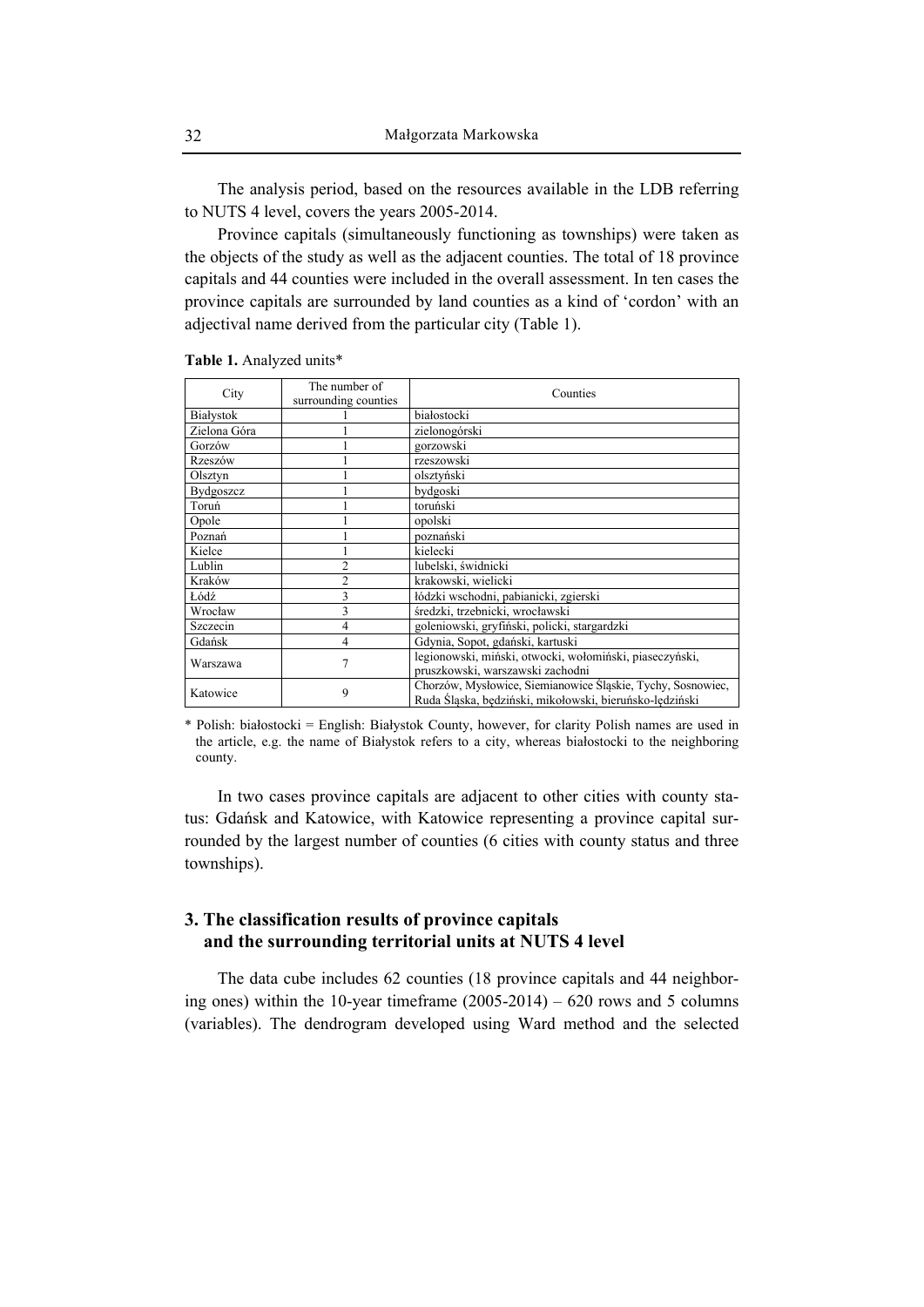classification results are provided below. The visual evaluation of the presented dendrogram suggests the division into five groups (Figure 1), with the centres of gravity (average share of employment in the identified sections) presented in Table 2.





The grouping covered 620 taxonomic units (each county and a province capitals were described using the data about employment structure within the 10-year timeframe).

**Table 2.** Sectoral division of employment structure (%) – mean values in groups

| Group  | Group   | Size |             |          | Sector |         |          |
|--------|---------|------|-------------|----------|--------|---------|----------|
| number | code    |      | agriculture | industry | trade  | finance | services |
|        |         | 236  | 1,57        | 25,83    | 26,75  | 6.63    | 39,21    |
|        | $I-T-S$ | 115  | 14,09       | 35,35    | 24,40  | 2,82    | 23,34    |
|        |         |      | 3.92        | 55,40    | 15,18  | 3,27    | 22,22    |
|        |         | 43   | 54,43       | 18,50    | 8,94   | 0.97    | 17,16    |
|        | I-A     | 149  | 27,33       | 36,11    | 13,62  | 1,76    | 21,18    |

The first group includes the total of 236 taxonomic units, of which 21 were present in it throughout all the years covered by the assessment (Table 3). This group is characterized by definitely the highest average share of employment in the service sector and also the highest, comparing to other groups, average share of employment in trade and finance sector – this cluster includes units featuring the prevailing service oriented structure of employment.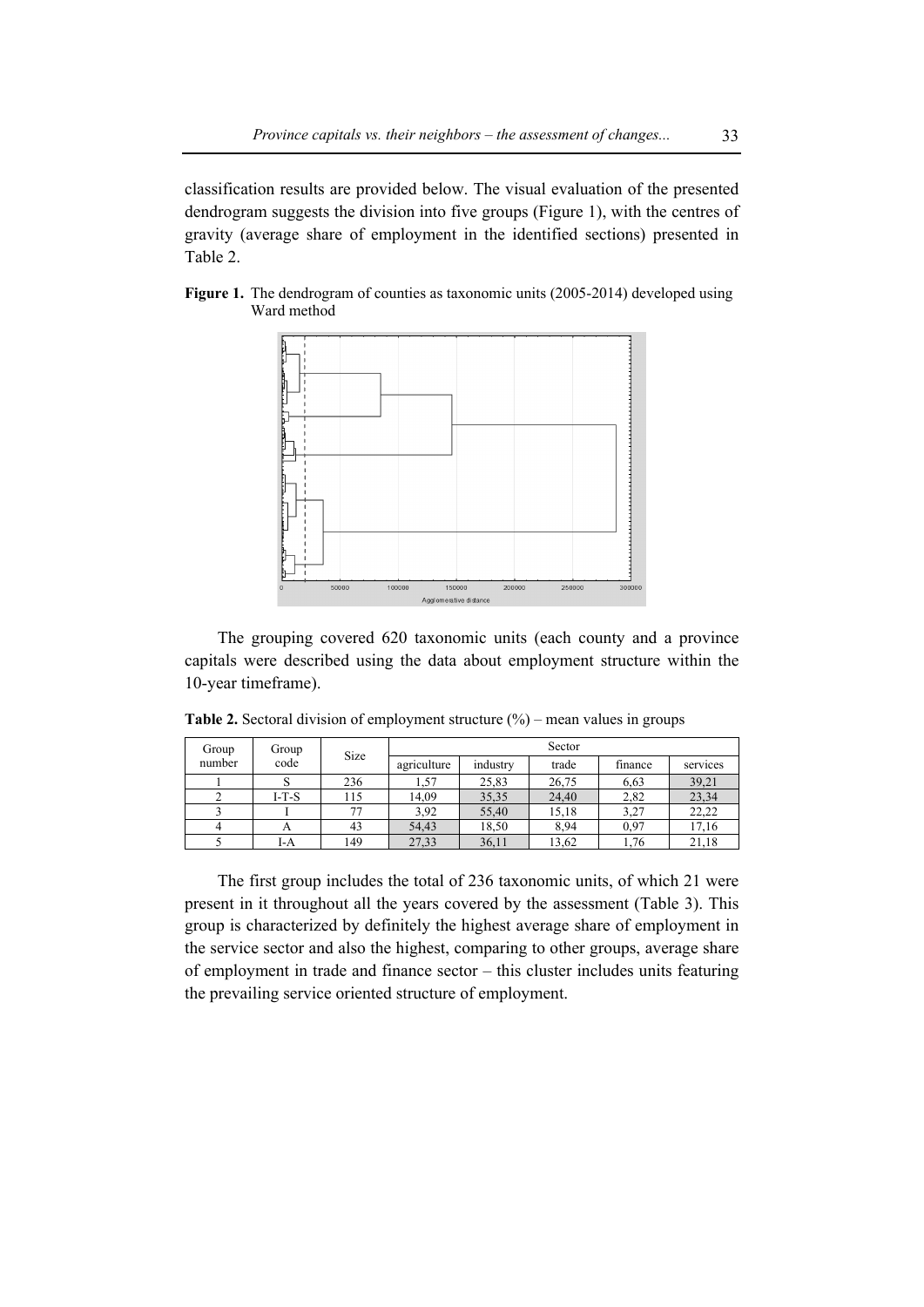|                      |                |              |              |              |              | Year         |              |              |                |          | Group |
|----------------------|----------------|--------------|--------------|--------------|--------------|--------------|--------------|--------------|----------------|----------|-------|
| County               | 2005           | 2006         | 2007         | 2008         | 2009         | 2010         | 2011         | 2012         | 2013           | 2014     | size  |
| Łódź                 | 1              |              |              | 1            | 1            | 1            | 1            | 1            |                |          | 10    |
| Warszawa             | 1              | 1            | 1            | $\mathbf{1}$ | 1            | $\mathbf{1}$ | 1            | 1            | 1              | 1        | 10    |
| Kraków               | 1              | 1            | 1            | 1            | 1            | $\mathbf{1}$ | 1            | 1            | 1              | 1        | 10    |
| Katowice             | 1              | 1            | 1            | 1            | $\mathbf{1}$ | $\mathbf{1}$ | 1            | 1            | 1              | 1        | 10    |
| Lublin               | 1              | 1            |              | $\mathbf{1}$ | 1            | $\mathbf{1}$ | 1            | 1            | 1              | 1        | 10    |
| Rzeszów              | 1              | 1            | 1            | $\mathbf{1}$ | 1            | 1            | 1            | 1            | 1              | 1        | 10    |
| Białystok            | 1              | 1            | 1            | 1            | $\mathbf{1}$ | $\mathbf{1}$ | 1            | 1            | 1              | 1        | 10    |
| Kielce               | 1              | 1            | 1            | $\mathbf{1}$ | $\mathbf{1}$ | $\mathbf{1}$ | 1            | 1            |                | 1        | 10    |
| Zielona Góra         | $\mathbf{1}$   | 1            | 1            | $\mathbf{1}$ | 1            | 1            | 1            | 1            | 1              | 1        | 10    |
| Poznań               | 1              | 1            | 1            | 1            | 1            | $\mathbf{1}$ | 1            | 1            | 1              | 1        | 10    |
| Szczecin             | $\mathbf{1}$   | 1            | 1            | $\mathbf{1}$ | $\mathbf{1}$ | $\mathbf{1}$ | 1            | 1            | 1              | 1        | 10    |
| Wrocław              | 1              | 1            | 1            | $\mathbf{1}$ | 1            | $\mathbf{1}$ | 1            | 1            | 1              | 1        | 10    |
| Opole                | 1              | 1            | 1            | $\mathbf{1}$ | 1            | 1            | 1            | 1            | 1              | 1        | 10    |
| Bydgoszcz            | 1              | 1            | 1            | $\mathbf{1}$ | $\mathbf{1}$ | $\mathbf{1}$ | $\mathbf{1}$ | 1            | 1              | 1        | 10    |
| Toruń                | 1              | 1            | 1            | 1            | 1            | 1            | 1            | 1            | 1              | 1        | 10    |
| Gdańsk               | 1              | 1            | 1            | 1            | 1            | 1            | 1            | 1            | 1              | 1        | 10    |
| Olsztyn              | 1              | 1            | 1            | 1            | 1            | 1            | 1            | 1            | 1              | 1        | 10    |
| Chorzów              | $\mathbf{1}$   | 1            | 1            | $\mathbf{1}$ | 1            | $\mathbf{1}$ | 1            | $\mathbf{1}$ | 1              | 1        | 10    |
| Sosnowiec            | $\mathbf{1}$   | 1            | 1            | 1            | 1            | $\mathbf{1}$ | 1            | 1            | 1              | 1        | 10    |
| Gdynia               | 1              | 1            | 1            | 1            | 1            | 1            | 1            | 1            | 1              | 1        | 10    |
| Sopot                | $\mathbf{1}$   | 1            | 1            | $\mathbf{1}$ | $\mathbf{1}$ | $\mathbf{1}$ | 1            | 1            | 1              | 1        | 10    |
| Gorzów Wielkopolski  | $\mathbf{1}$   | 1            | 1            | $\theta$     | $\mathbf{1}$ | $\mathbf{1}$ | 1            | 1            | 1              | 1        | 9     |
| legionowski          | $\mathbf{1}$   | 1            | $\mathbf{0}$ | 1            | 1            | 1            | 1            | 1            | 1              | 1        | 9     |
| pruszkowski          | $\overline{0}$ | $\mathbf{0}$ | $\theta$     | $\mathbf{1}$ | 1            | 1            | 1            | 1            |                | 1        | 7     |
| Siemianowice Śląskie | 1              | $\mathbf{0}$ | $\mathbf{0}$ | $\mathbf{0}$ | $\mathbf{0}$ | $\mathbf{0}$ | $\theta$     | $\theta$     | $\overline{0}$ | $\theta$ | 1     |
| Total per year       | 24             | 23           | 22           | 23           | 23           | 24           | 24           | 24           | 24             | 24       | 236   |

**Table 3.** Classification results – units in the first group (S)

Gorzów Wielkopolski was just in one year absent in this group, which − we think − does not violate the conclusion that the first group contains all province capitals in the whole analyzed period. This group is highly dominated by cities – out of 24 taxonomic units it covered, as many as 22 were represented by cities, whereas only two by land counties (pruszkowski and legionowski) adjacent to the capital.

The group includes counties characterized by industry, trade and service specific employment structure covering (Table 4), throughout the evaluated period, the total of eight counties, whereas 17 countries altogether were listed in the group, including the above-mentioned Gorzów Wielkopolski in 2008 – as the only city (township) in this group.

|              |      |      |      |           | Year |  |                                  | Group |
|--------------|------|------|------|-----------|------|--|----------------------------------|-------|
| County       | 2005 | 2006 | 2007 | 2008 2009 |      |  | 2010   2011   2012   2013   2014 | size  |
|              |      |      |      |           | ~    |  | 10                               |       |
| otwocki      |      |      |      |           |      |  |                                  | 10    |
| wołomiński   |      |      |      |           |      |  |                                  | 10.   |
| piaseczyński |      |      |      |           |      |  |                                  | 10    |

**Table 4.** Classification results – units in the second group (I-T-S)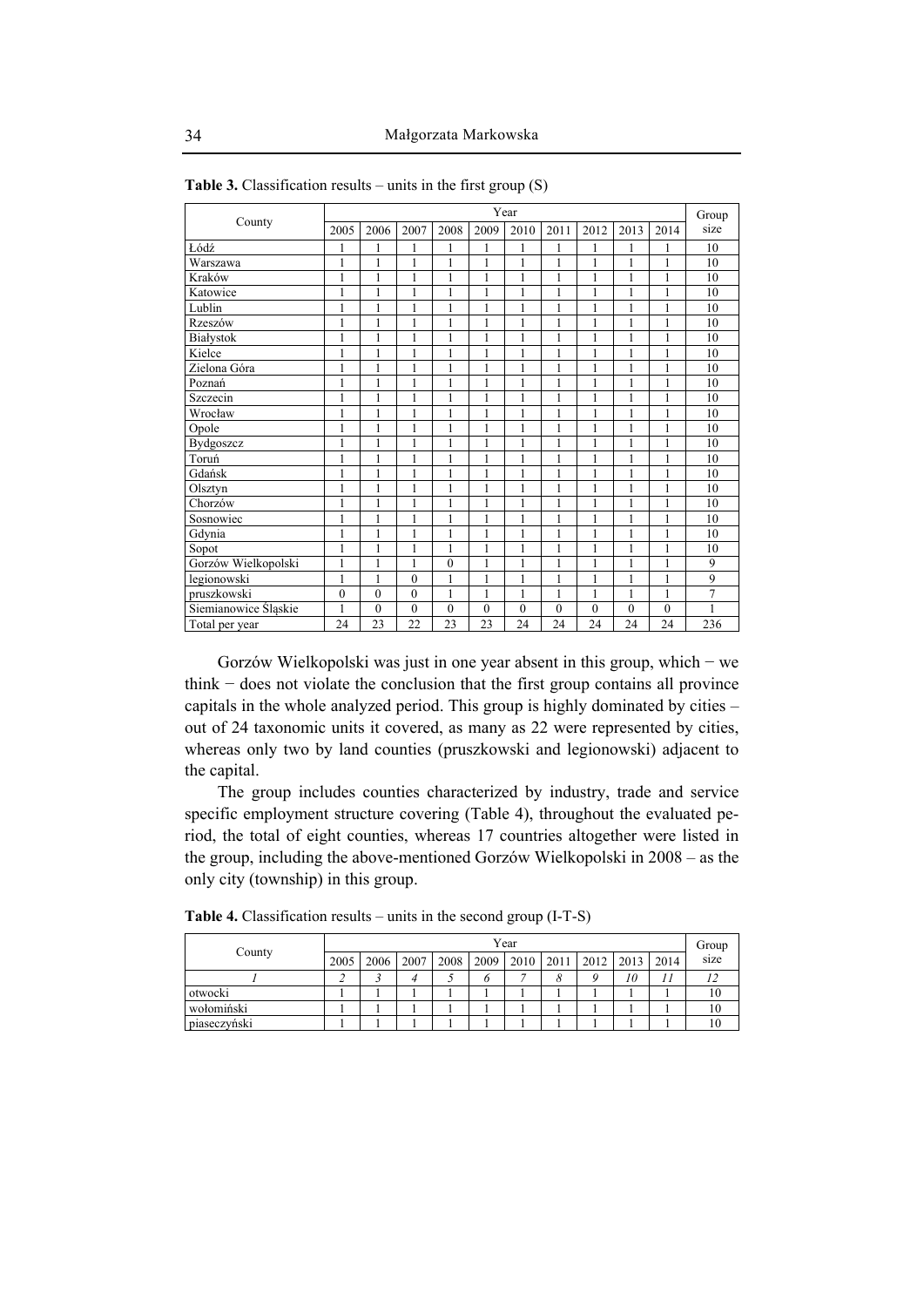### **Table 4 cont.**

|                     | 2        | 3            | 4        | 5        | 6        | $\overline{7}$ | 8        | 9        | 10       | $\frac{1}{2}$ | 12             |
|---------------------|----------|--------------|----------|----------|----------|----------------|----------|----------|----------|---------------|----------------|
| warszawski zachodni |          |              |          |          |          |                |          |          |          |               | 10             |
| będziński           |          |              |          |          |          |                |          |          |          |               | 10             |
| poznański           |          |              |          |          |          |                |          |          |          |               | 10             |
| starogardzki        |          |              |          |          |          |                |          |          |          |               | 10             |
| gdański             |          |              |          |          |          |                |          |          |          |               | 10             |
| zielonogórski       |          |              |          |          | $\theta$ | $\theta$       |          |          |          |               | 8              |
| pabianicki          | $\theta$ | $\mathbf{0}$ | $\theta$ | $\theta$ | $\theta$ |                |          |          |          |               | 5              |
| zgierski            | $\theta$ | $\theta$     | $\theta$ | $\theta$ | $\Omega$ |                |          |          | ш        |               | 5              |
| wrocławski          | $\theta$ | $\theta$     | $\theta$ |          |          | $\theta$       | $\theta$ |          |          |               | 5              |
| bydgoski            | $\theta$ | $\mathbf{0}$ | $\theta$ | $\theta$ | $\theta$ |                |          |          |          |               | 5              |
| pruszkowski         |          |              |          | $\theta$ | $\theta$ | $\theta$       | $\theta$ | $\Omega$ | $\theta$ | $\theta$      | 3              |
| łódzki wschodni     | $\Omega$ | $\theta$     | $\Omega$ | $\theta$ | $\theta$ |                |          | $\theta$ | $\theta$ | $\theta$      | $\overline{2}$ |
| legionowski         | $\theta$ | $\theta$     |          | $\theta$ | $\theta$ |                |          |          |          |               |                |
| Gorzów Wielkopolski | $\theta$ | $\theta$     | $\theta$ |          | $\theta$ | $\mathbf{0}$   | $\theta$ | $\theta$ | $\theta$ | $\theta$      |                |
| Total per year      | 10       | 10           | 11       | 11       | 9        | 12             | 13       | 13       | 13       | 13            | 115            |

The third group, characterized by the average share of employment in the sector of industry at the level exceeding 55%, included the total of 77 taxonomic units, with six of them present in each of the analyzed years (Table 5). This group includes four townships: Mysłowice, Ruda Śląska, Tychy and Siemianowice Śląskie – the immediate proximity of Katowice.

**Table 5.** Classification results – units in the third group (I)

|                      |               |          |          |          |          | Year     |          |              |              |              | Group          |
|----------------------|---------------|----------|----------|----------|----------|----------|----------|--------------|--------------|--------------|----------------|
| County               | 2005          | 2006     | 2007     | 2008     | 2009     | 2010     | 2011     | 2012         | 2013         | 2014         | size           |
| Mysłowice            |               |          |          |          |          |          |          |              |              |              | 10             |
| Ruda Śląska          |               |          |          |          |          |          |          |              |              |              | 10             |
| mikołowski           |               |          |          |          |          |          |          |              |              |              | 10             |
| bieruńsko-lędziński  |               |          |          |          |          |          |          |              |              |              | 10             |
| Tychy                |               |          |          |          |          |          |          |              |              |              | 10             |
| policki              |               |          |          |          |          |          |          |              |              |              | 10             |
| Siemianowice Śląskie | $\theta$      |          |          |          |          |          |          |              |              |              | 9              |
| pabianicki           |               |          |          |          |          | $\theta$ | $\theta$ | $\theta$     | $\Omega$     | $\theta$     | 5              |
| wrocławski           | $\theta$      | $\theta$ | $\theta$ | 0        | $\theta$ |          |          | $\theta$     | $\theta$     | $\theta$     | $\overline{c}$ |
| goleniowski          | $\theta$      | $\Omega$ |          | $\theta$ | $\Omega$ | $\theta$ | $\Omega$ | $\theta$     | $\theta$     | $\theta$     |                |
| Total per year       | $\mathcal{I}$ | 8        | 9        | 8        | 8        | 8        | 8        | $\mathbf{r}$ | $\mathbf{r}$ | $\mathbf{r}$ | 77             |

The least numerous group number four, characterized by the definite predominance of employment in the sector of agriculture throughout the period of ten years, included four counties and two more in the first years of assessment only (toruński and krakowski) – Table 6.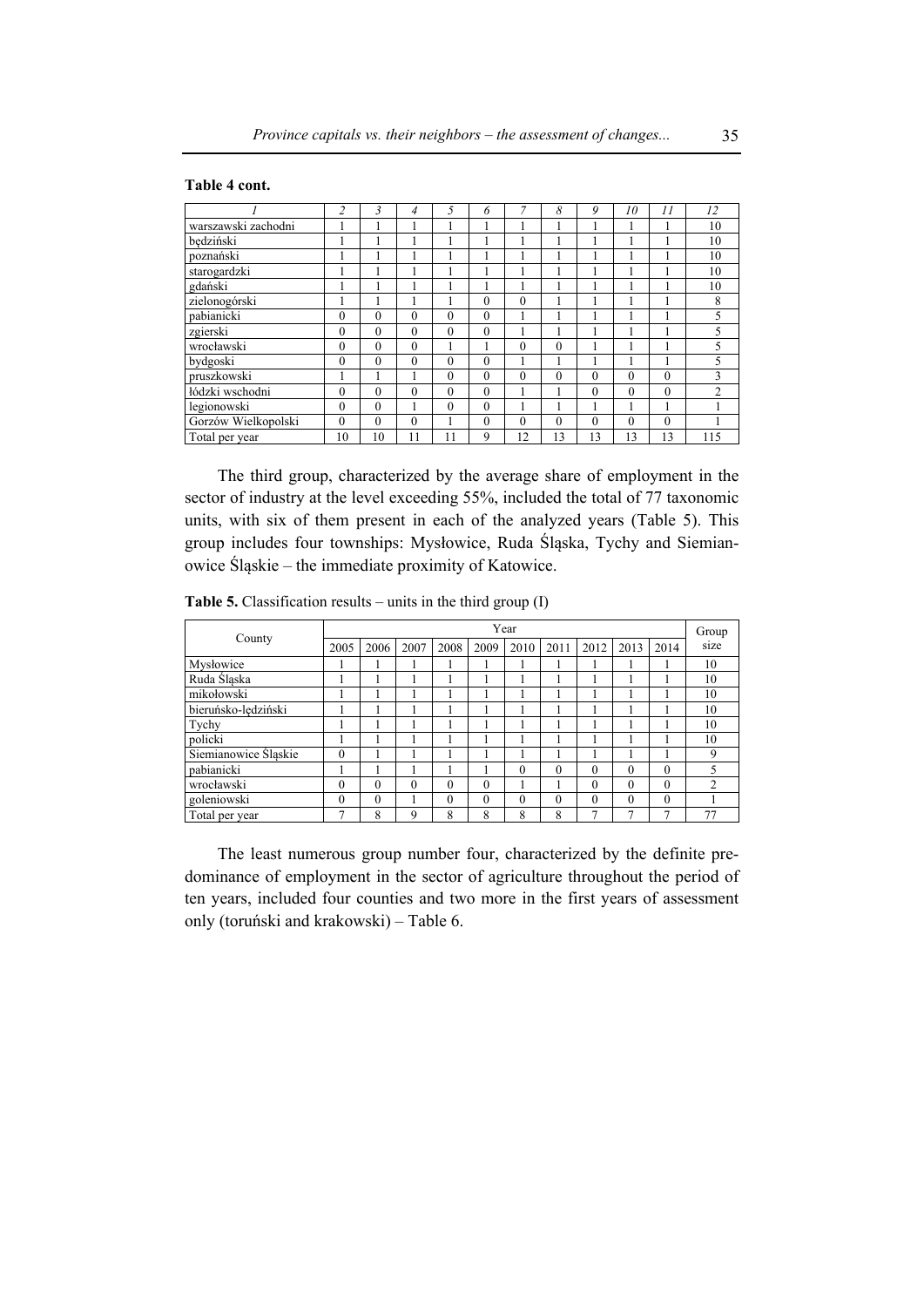| County         |      |      |      |          |      | Year |          |      |      |          | Group |
|----------------|------|------|------|----------|------|------|----------|------|------|----------|-------|
|                | 2005 | 2006 | 2007 | 2008     | 2009 | 2010 | 2011     | 2012 | 2013 | 2014     | size  |
| lubelski       |      |      |      |          |      |      |          |      |      |          | 10    |
| rzeszowski     |      |      |      |          |      |      |          |      |      |          | 10    |
| białostocki    |      |      |      |          |      |      |          |      |      |          | 10    |
| kielecki       |      |      |      |          |      |      |          |      |      |          | 10    |
| toruński       |      |      |      | $\theta$ | 0    | 0    | $\theta$ | 0    | 0    | $\Omega$ |       |
| krakowski      |      | 0    | 0    | $\Omega$ | 0    | 0    | $_{0}$   |      | 0    | $\theta$ |       |
| Total per year | 6    |      |      | 4        | 4    |      | 4        | 4    |      | 4        | 43    |

**Table 6.** Classification results – units in the fourth group (A)

The fifth group, second in terms of size, includes units characterized by employment structure, in the analyzed years 2005-2014, similar in terms of this group average, i.e. industry and agriculture specific counties (Table 7).

This part of analysis approached counties in individual years separately, without a priori division into core counties and the neighboring ones, and primarily without assigning the neighboring counties to their core cities.

| County          |                |              |              |          |          | Year         |          |          |              |              | Group          |
|-----------------|----------------|--------------|--------------|----------|----------|--------------|----------|----------|--------------|--------------|----------------|
|                 | 2005           | 2006         | 2007         | 2008     | 2009     | 2010         | 2011     | 2012     | 2013         | 2014         | size           |
| miński          | 1              | 1            | 1            | 1        | 1        |              | 1        | 1        | 1            | 1            | 10             |
| wielicki        | 1              | 1            | 1            | 1        | 1        |              | 1        | 1        | 1            | 1            | 10             |
| świdnicki       | 1              |              | 1            |          |          |              |          | 1        |              |              | 10             |
| gorzowski       | 1              | 1            | 1            | 1        |          | 1            |          | 1        | $\mathbf{1}$ | 1            | 10             |
| gryfiński       | 1              | 1            | $\mathbf{1}$ | 1        | 1        |              | 1        | 1        | $\mathbf{1}$ | 1            | 10             |
| średzki         | 1              |              | 1            |          | 1        |              |          | 1        |              | 1            | 10             |
| trzebnicki      | 1              | $\mathbf{1}$ | 1            | 1        | 1        |              |          | 1        | 1            | 1            | 10             |
| opolski         | 1              | 1            | $\mathbf{1}$ | 1        | 1        |              | 1        | 1        | 1            | 1            | 10             |
| kartuski        | 1              | f.           | 1            | 1        |          | ٦            | 1        | 1        | $\mathbf{I}$ | 1            | 10             |
| olsztvński      | 1              |              | 1            |          |          |              |          | 1        |              | 1            | 10             |
| krakowski       | $\mathbf{0}$   |              | 1            | 1        |          |              |          | 1        |              | 1            | 9              |
| goleniowski     | 1              | 1            | $\mathbf{0}$ | 1        | 1        |              | 1        | 1        | 1            | 1            | 9              |
| toruński        | $\mathbf{0}$   | $\theta$     | 1            | 1        | 1        |              | 1        | 1        | $\mathbf{1}$ | $\mathbf{1}$ | 8              |
| łódzki wschodni | 1              |              | 1            |          |          | $\mathbf{0}$ | $\theta$ | 1        | $\mathbf{I}$ | 1            | 8              |
| zgierski        | 1              | 1            | 1            | 1        | 1        | $\theta$     | $\theta$ | $\theta$ | $\theta$     | $\theta$     | 5              |
| bydgoski        | 1              | 1            | $\mathbf{1}$ | 1        | 1        | $\theta$     | $\theta$ | $\theta$ | $\theta$     | $\theta$     | 5              |
| wrocławski      | 1              |              | 1            | $\theta$ | $\theta$ | $\mathbf{0}$ | $\theta$ | $\theta$ | $\theta$     | $\theta$     | 3              |
| zielonogórski   | $\overline{0}$ | $\theta$     | $\theta$     | $\theta$ | 1        |              | $\theta$ | $\theta$ | $\theta$     | $\theta$     | $\overline{c}$ |
| Total per year  | 15             | 16           | 16           | 16       | 17       | 14           | 13       | 14       | 14           | 14           | 149            |

**Table 7.** Classification results – units in the fifth group (I-A)

Such classification, along with the identification of the assignment to groups and the dynamic analysis is presented in the next section.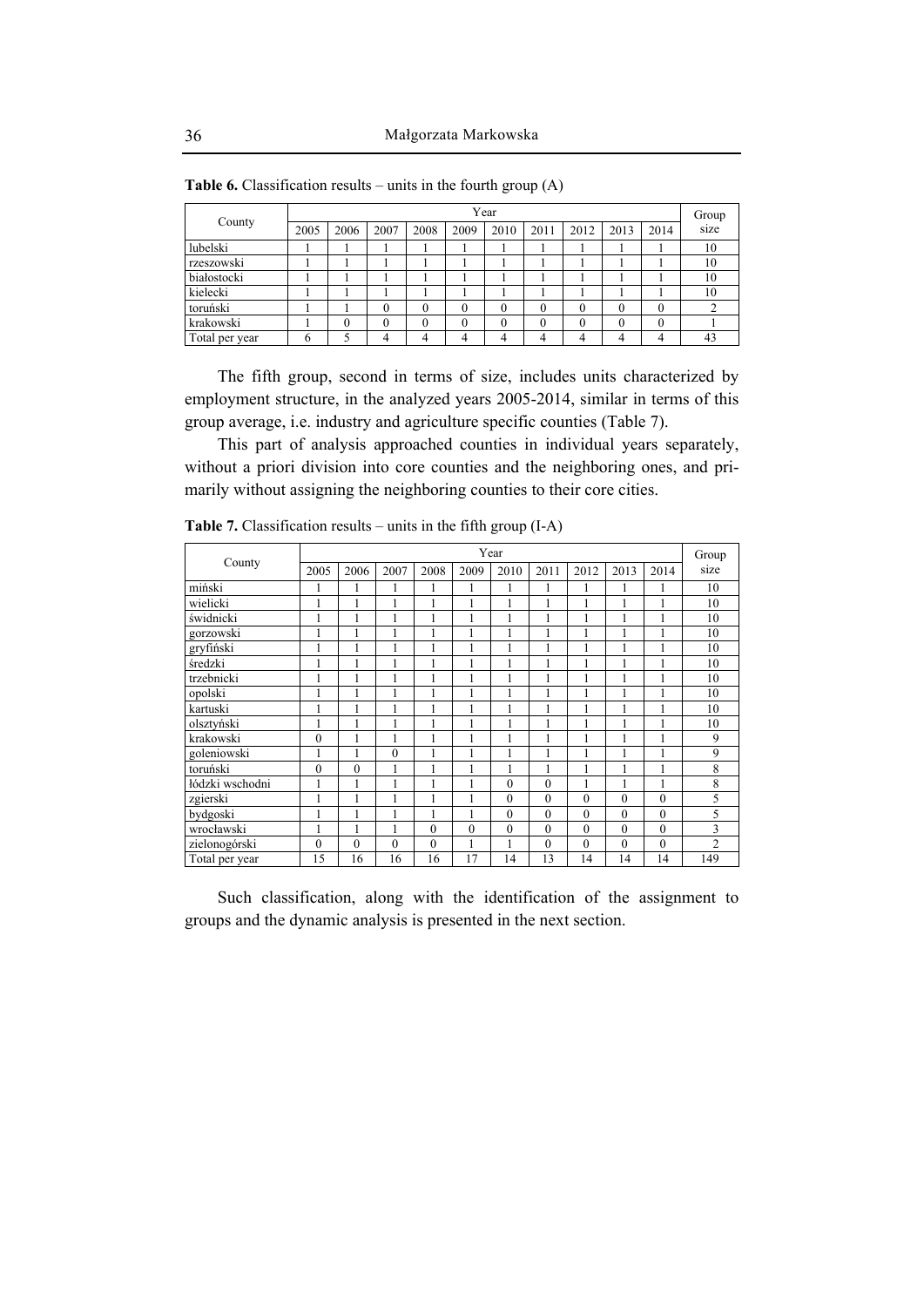## **4. Cities and their neighborhood – the assessment of changes in their assignment to groups**

In order to carry out the goal of the study it is worth to present the analyzed counties' assigned to groups and the changes occurring over time, taking the perspective: a city – its immediate proximity.

The capital of Poland – Warszawa (Table 8) is surrounded by two counties gravitating towards the service specific sector of employment, four presenting industry-trade-service employment structure and miński – characterized by industry and agriculture employment structure in the analyzed period.

| County              | 2005    | 2006    | 2007    | 2008    | 2009    | 2010    | 2011    | 2012    | 2013    | 2014    |
|---------------------|---------|---------|---------|---------|---------|---------|---------|---------|---------|---------|
| Warszawa            | c<br>O  | S       | S       | S       | S       | S       | S       | S       | S       | S       |
| legionowski         | c       | S       | $I-T-S$ | S       | S       | S       |         | S       | S       | S       |
| pruszkowski         | $I-T-S$ | $I-T-S$ | $I-T-S$ | S       | S       | S       |         | S       | S       | S       |
| otwocki             | $I-T-S$ | $I-T-S$ | $I-T-S$ | $I-T-S$ | $I-T-S$ | $I-T-S$ | $I-T-S$ | $I-T-S$ | $I-T-S$ | $I-T-S$ |
| warszawski zachodni | $I-T-S$ | $I-T-S$ | $I-T-S$ | $I-T-S$ | $I-T-S$ | $I-T-S$ | $I-T-S$ | $I-T-S$ | $I-T-S$ | $I-T-S$ |
| wołomiński          | $I-T-S$ | $I-T-S$ | $I-T-S$ | $I-T-S$ | $I-T-S$ | $I-T-S$ | $I-T-S$ | $I-T-S$ | $I-T-S$ | $I-T-S$ |
| piaseczyński        | $I-T-S$ | $I-T-S$ | $I-T-S$ | $I-T-S$ | $I-T-S$ | $I-T-S$ | $I-T-S$ | $I-T-S$ | $I-T-S$ | $I-T-S$ |
| miński              | I-A     | I-A     | I-A     | I-A     | I-A     | I-A     | I-A     | I-A     | I-A     | I-A     |

**Table 8.** Warszawa and the neighboring counties in the years 2005-2014 – classification results

Katowice is surrounded by two cities (Chorzów and Sosnowiec), dominated by employment in services and by four cities (Mysłowice, Ruda Śląska, Tychy and Siemianowice Śląskie) featuring the prevailing employment in industry sector, similarly to bieruńsko-będziński and mikołowski counties (Table 9). Będziński county, characterized by industry-trade-services specific employment structure, remains the only one adjacent to Katowice.

**Table 9.** Katowice and the neighboring counties in the period 2005-2014 – classification results

| County               | 2005    | 2006    | 2007    | 2008  | 2009    | 2010    | 2011    | 2012    | 2013    | 2014    |
|----------------------|---------|---------|---------|-------|---------|---------|---------|---------|---------|---------|
| Katowice             | S       | S       | S       | S     | S       | S       | S       | S       | S       | S       |
| Chorzów              | S       | S       | S       | S     | S       | S       | S       | S       | S       | S       |
| Sosnowiec            | S       | S       | S       | S     | S       | S       | S       | S       | S       | S       |
| Mysłowice            |         |         |         |       |         |         |         |         |         |         |
| Ruda Ślaska          |         |         |         |       |         |         |         |         |         |         |
| Tychy                |         |         |         |       |         |         |         |         |         |         |
| mikołowski           |         |         |         |       |         |         |         |         |         |         |
| bieruńsko-bedziński  |         |         |         |       |         |         |         |         |         |         |
| Siemianowice Śląskie | S       |         |         |       |         |         |         |         |         |         |
| bedziński            | $I-T-S$ | $I-T-S$ | $I-T-S$ | I-T-S | $I-T-S$ | $I-T-S$ | $I-T-S$ | $I-T-S$ | $I-T-S$ | $I-T-S$ |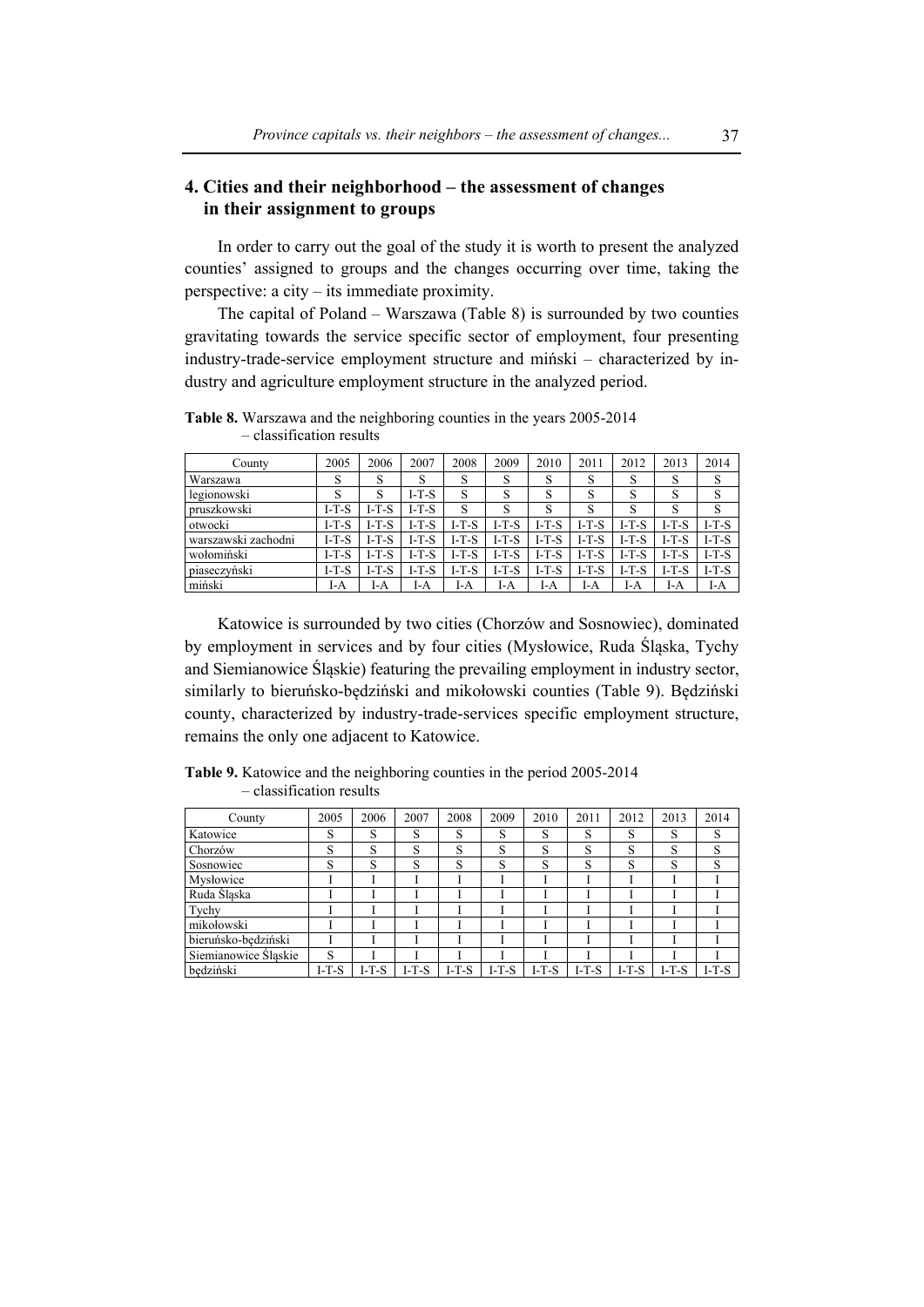Szczecin represents the second province capital neighboring with the NUTS 4 level territorial unit characterized by an industry specific employment structure (Table 10). The situation of employment in other counties is stabilized: industryagriculture (two counties) or industry-trade-services (stargardzki).

| County      | 2005  | 2006    | 2007  | 2008  | 2009  | 2010  | 2011    | 2012    | 2013    | 2014    |
|-------------|-------|---------|-------|-------|-------|-------|---------|---------|---------|---------|
| Szczecin    |       |         |       |       |       |       |         |         |         |         |
| policki     |       |         |       |       |       |       |         |         |         |         |
| stargardzki | I-T-S | $I-T-S$ | I-T-S | I-T-S | I-T-S | I-T-S | $I-T-S$ | $I-T-S$ | $I-T-S$ | $I-T-S$ |
| gryfiński   | I-A   | I-A     | I-A   | I-A   | I-A   | I-A   | I-A     | I-A     | I-A     | I-A     |
| goleniowski | I-A   | I-A     |       | I-A   | I-A   | I-A   | I-A     | I-A     | I-A     | I-A     |

**Table 10.** Szczecin and the neighboring counties in the period 2005-2014 – classification results

In case of Gdańsk and its proximity, it is confirmed that the Tri-City (as it is called) constitutes a compact organism in terms of employment structure (services) –Table 11. Moreover, in case of the other two counties the employment structure is stabilized in the discussed period: industry-agriculture (kartuski) or industry-trade-services (gdański).

**Table 11.** Gdańsk and the neighboring counties in the period 2005-2014 – classification results

| County   | 2005  | 2006    | 2007  | 2008    | 2009  | 2010    | 2011    | 2012    | 2013    | 2014    |
|----------|-------|---------|-------|---------|-------|---------|---------|---------|---------|---------|
| Gdańsk   |       |         | ື     |         | ື     |         |         | ັ       |         |         |
| Gdynia   | ື     |         | ື     | ັ       | ື     |         |         | ω       |         | ື       |
| Sopot    |       |         |       |         |       |         |         |         |         |         |
| gdański  | I-T-S | $I-T-S$ | I-T-S | $I-T-S$ | I-T-S | $I-T-S$ | $I-T-S$ | $I-T-S$ | $I-T-S$ | $I-T-S$ |
| kartuski | I-A   | I-A     | I-A   | I-A     | I-A   | I-A     | I-A     | I-A     | I-A     | I-A     |

The following territorial units are listed among the cities included in the fifth group, characterized by the industry-agriculture sector structure of employment: Olsztyn, Opole, Kraków and Gorzów Wielkopolski (Tables 12-15).

**Table 12.** Olsztyn and the neighboring county in the period 2005-2014 – classification results

| $\mathcal{L}$ ounty | 2005 | 2006 | 2007 | 2008 | 2009 | 2010 | 2011 | 2012 | 2013 | 2014 |
|---------------------|------|------|------|------|------|------|------|------|------|------|
| Olsztyn             | ◡    |      | ັ    | ັ    | ັ    | ∼    | ມ    | ັ    |      | ັ    |
| .<br>olsztyński     | 1-A  | 1-A  | 1-A  | 1-A  | 171  | 1-A  | 1-A  | 1-A  | 1-A  | I-A  |

**Table 13.** Opole and the neighboring county in the period 2005-2014 – classification results

| $\mathcal{L}$ ounty | 2005 | 2006 | 2007 | 2008 | 2009 | 2010 | 2011 | 2012 | 2013     | 2014 |
|---------------------|------|------|------|------|------|------|------|------|----------|------|
| Opole               |      | ີ    | ັ    | ∼    | ັ    | ັ    | ັ    | ີ    | ີ        | ີ    |
| opolski             | 1-A  | 1-A  | 1-A  | 1-A  | 1-A  | 1-A  | 1-A  | . .  | . .<br>. | 1-A  |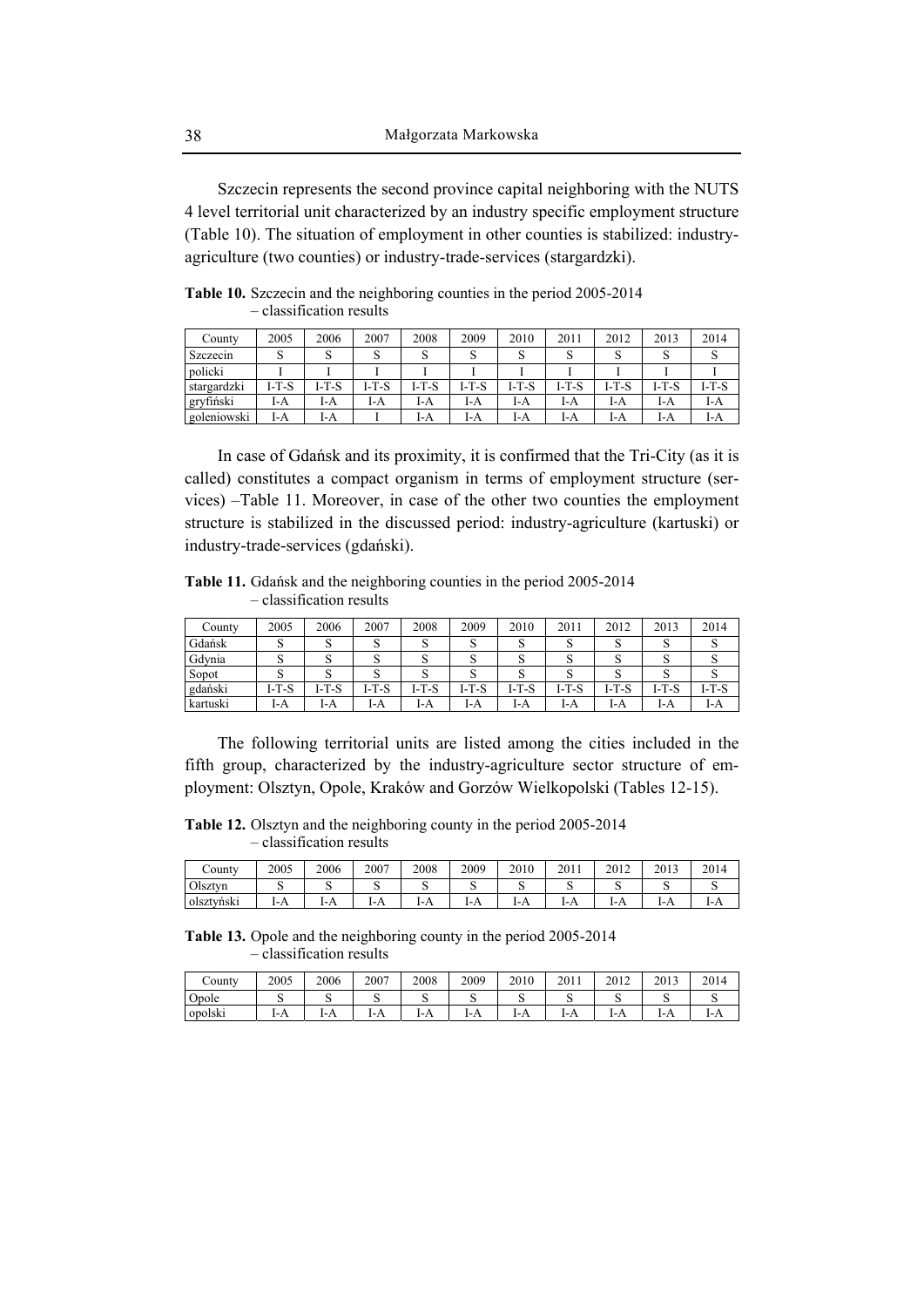| County           | 2005 | 2006 | 2007 | 2008 | 2009 | 2010 | 2011 | 2012 | 2013 | 2014 |
|------------------|------|------|------|------|------|------|------|------|------|------|
| Kraków           | ີ    | ◡    | ω    | ω    | ີ    | ω    | ມ    | ◡    | ∼    | ມ    |
| . .<br>krakowski |      | I-A  | I-A  | I-A  | I-A  | I-A  | I-A  | I-A  | I-A  | I-A  |
| wielicki         | I-A  | I-A  | I-A  | I-A  | I-A  | I-A  | I-A  | I-A  | I-A  | I-A  |

**Table 14.** Kraków and the neighboring counties in the period 2005-2014 – classification results

**Table 15.** Gorzów Wielkopolski and the neighboring counties in the period 2005-2014 – classification results

| $\mathsf{countv}$      | 2005 | 2006 | 2007     | 2008 | 2009 | 2010 | 2011 | 2012 | 2013 | 2014 |
|------------------------|------|------|----------|------|------|------|------|------|------|------|
| Wielkopolski<br>Gorzów | ື    | ຼ    | m<br>. . |      | . .  | ◡    | ມ    | ື    | ມ    | ີ    |
| gorzowski              | . .  |      | 1-A      | 1-A  |      | 1-A  | 1-A  | 1-A  | 1-A  | 1-A  |

The surrounding counties (forming a close ring around the city) of the three province capitals (Rzeszów, Białystok and Kielce) were included in the fourth group, characterized by the prevailing share of agriculture specific sector in employment structure (Tables 16-18). There are province cities in Poland which have a typically agricultural support and the resulting employment structure in the neighboring counties.

**Table 16.** Rzeszów and the neighboring county in the period 2005-2014 – classification results

| $\mathsf{countv}$ | 2005 | 2006 | 2007           | 2008 | 2009 | 2010 | 2011 | 2012 | 2013 | 2014 |
|-------------------|------|------|----------------|------|------|------|------|------|------|------|
| <b>Rzeszów</b>    |      |      |                |      |      |      |      |      |      |      |
| rzeszowski        |      |      | $\overline{1}$ |      |      |      |      |      |      |      |

**Table 17.** Białystok and the neighboring county in the period 2005-2014 – classification results

| County                      | 2005 | 2006 | 2007           | 2008 | 2009 | 2010 | 2011           | 2012 | 2013 | 2014 |
|-----------------------------|------|------|----------------|------|------|------|----------------|------|------|------|
| Białystok                   |      |      |                |      |      | ∼    |                |      |      |      |
| $\cdot$<br>.<br>białostocki |      |      | $\overline{1}$ | . .  | . .  | . .  | $\overline{1}$ | . .  | . .  | . .  |

**Table 18.** Kielce and the surrounding county in the period 2005-2014 – classification results

| $\mathsf{countv}$ | 2005 | 2006 | 2007           | 2008 | 2009 | 2010 | 2011           | 2012 | 2013 | 2014 |
|-------------------|------|------|----------------|------|------|------|----------------|------|------|------|
| Kielce            |      | ີ    | ັ              | ີ    | ∼    | ື    | ັ              |      |      |      |
| kielecki          |      |      | $\overline{ }$ | . .  |      |      | $\overline{1}$ |      |      |      |

The next two cities Lublin and Toruń (Tables 19 and 20) are surrounded by counties characterized by agriculture specific (lubelski) or industry-agriculture employment structure (świdnicki) in case of Lublin, or changes from agriculture specific to industry-agriculture one (toruński).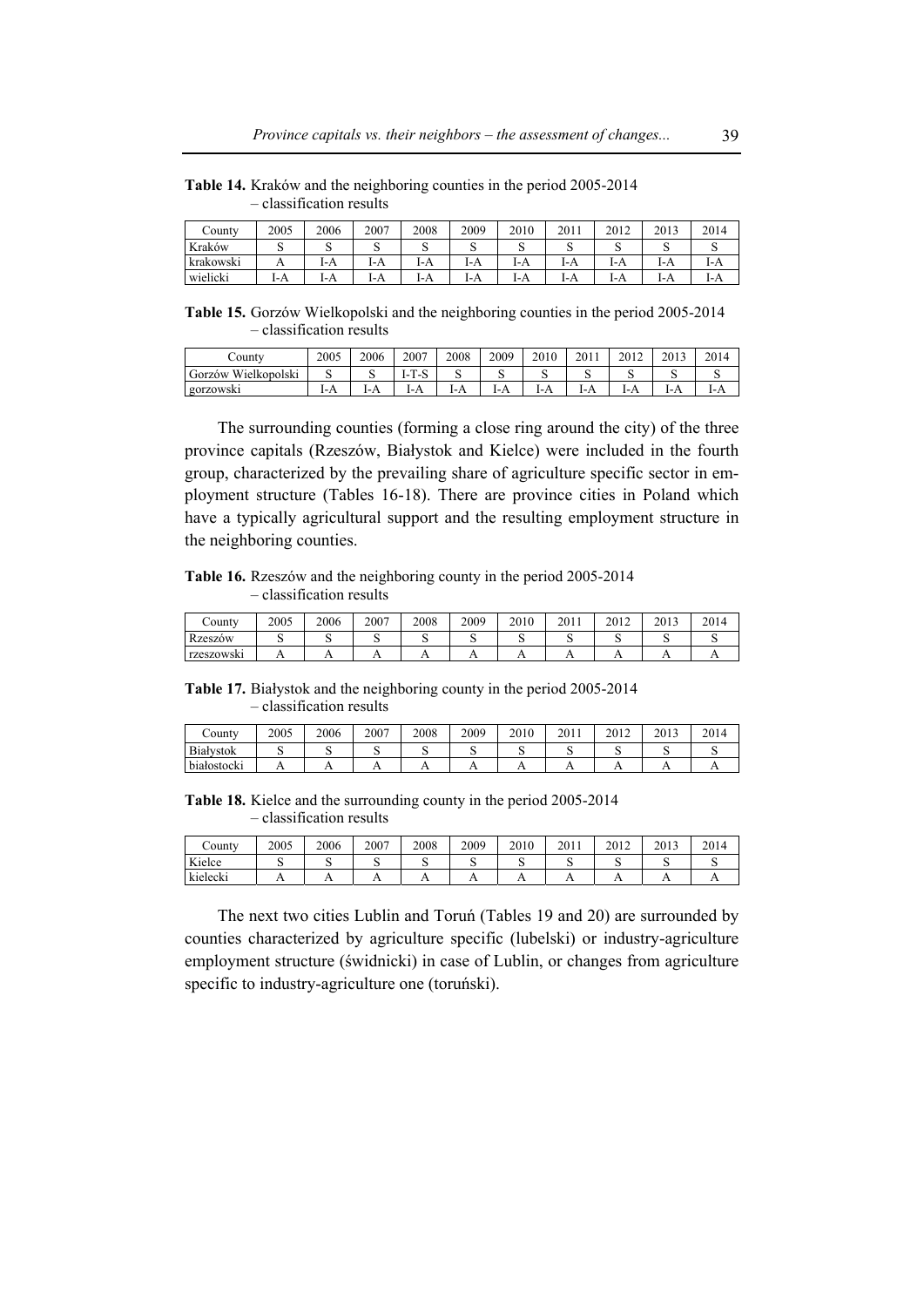| County    | 2005 | 2006 | 2007     | 2008     | 2009     | 2010 | 2011 | 2012 | 2013 | 2014 |
|-----------|------|------|----------|----------|----------|------|------|------|------|------|
| Lublin    |      |      |          |          | ີ        | ີ    |      |      | ີ    |      |
| lubelski  |      |      | $\Gamma$ | $\Gamma$ | $\Gamma$ |      |      |      |      |      |
| świdnicki | l-A  | I-A  | I-A      | I-A      | I-A      | 1-A  | l-A  | 1-A  | 1-A  | 1-A  |

**Table 19.** Lublin and the neighboring county in the period 2005-2014 – classification results

**Table 20.** Toruń and the neighboring county in the period 2005-2014 – classification results

| $\mathcal{L}$ ounty | 2005           | 2006 | 2007 | 2008       | 2009 | 2010     | 2011 | 2012       | 2013       | 2014 |
|---------------------|----------------|------|------|------------|------|----------|------|------------|------------|------|
| m<br>Toruń          |                |      |      |            | ້    | ຼ        |      |            |            |      |
| toruński            | $\overline{1}$ | 1 L  | 1-A  | . .<br>171 | 1-A  | . .<br>. | 1-A  | . .<br>171 | n<br>$1-A$ | 1-A  |

The two counties surrounding Łódź were characterized by the industry- -agriculture employment structure till 2009 and an industry specific one in pabianicki county (Table 21). Since 2010 it was observed that the employment structure of Łódź proximity is 'gravitating' towards services (I-T-S), apart from łódzki wschodni, where since 2012 the specificity of employment structure is again industrial and agricultural.

**Table 21.** Łódź and the neighboring counties in the period 2005-2014 – classification results

| County          | 2005 | 2006 | 2007 | 2008 | 2009 | 2010        | 2011    | 2012    | 2013  | 2014  |
|-----------------|------|------|------|------|------|-------------|---------|---------|-------|-------|
| Łódź            | ີ    | ш    |      |      | ມ    | u           |         |         |       |       |
| łódzki wschodni | I-A  | I-A  | I-A  | I-A  | I-A  | I-T-S       | I-T-S   | l-A     | I-A   | l-A   |
| pabianicki      |      |      |      |      |      | I-T-S       | I-T-S   | I-T-S   | I-T-S | I-T-S |
| zgierski        | I-A  | l-A  | I-A  | I-A  | I-A  | -T-S<br>1-7 | $I-T-S$ | $I-T-S$ | I-T-S | I-T-S |

In case of the other province capitals the surrounding counties are characterized by the following specificity of employment structure: industry-trade-services (poznański), changing from industry-agriculture into industry-trade-services (zielonogórski and bydgoski) and industry-agriculture, as well as industry-agriculture changing into industry-trade-services with two years of industrial structure (Wrocław proximity) – Tables 22-25.

**Table 22.** Poznań and the neighboring country in the period 2005-2014 – classification results

| County    | 2005                 | 2006    | 2007      | 2008        | 2009 | 2010                   | 2011<br>20 L.                            | 2012                                 | 2013                            | 2014       |
|-----------|----------------------|---------|-----------|-------------|------|------------------------|------------------------------------------|--------------------------------------|---------------------------------|------------|
| Poznań    | ຼ                    | ີ       |           | ◡           | ີ    |                        |                                          |                                      | ີ                               |            |
| poznański | <b>T</b><br>$-1$<br> | -0<br>- | - 3<br>ь. | . ა<br>$-1$ | ı-   | <b>T</b><br>- -<br>. . | <b>T</b><br>. <u>.</u><br>$\overline{ }$ | m<br>. ಎ<br>$\overline{\phantom{0}}$ | $\sim$<br>- 3<br>$\overline{ }$ | -15<br>. . |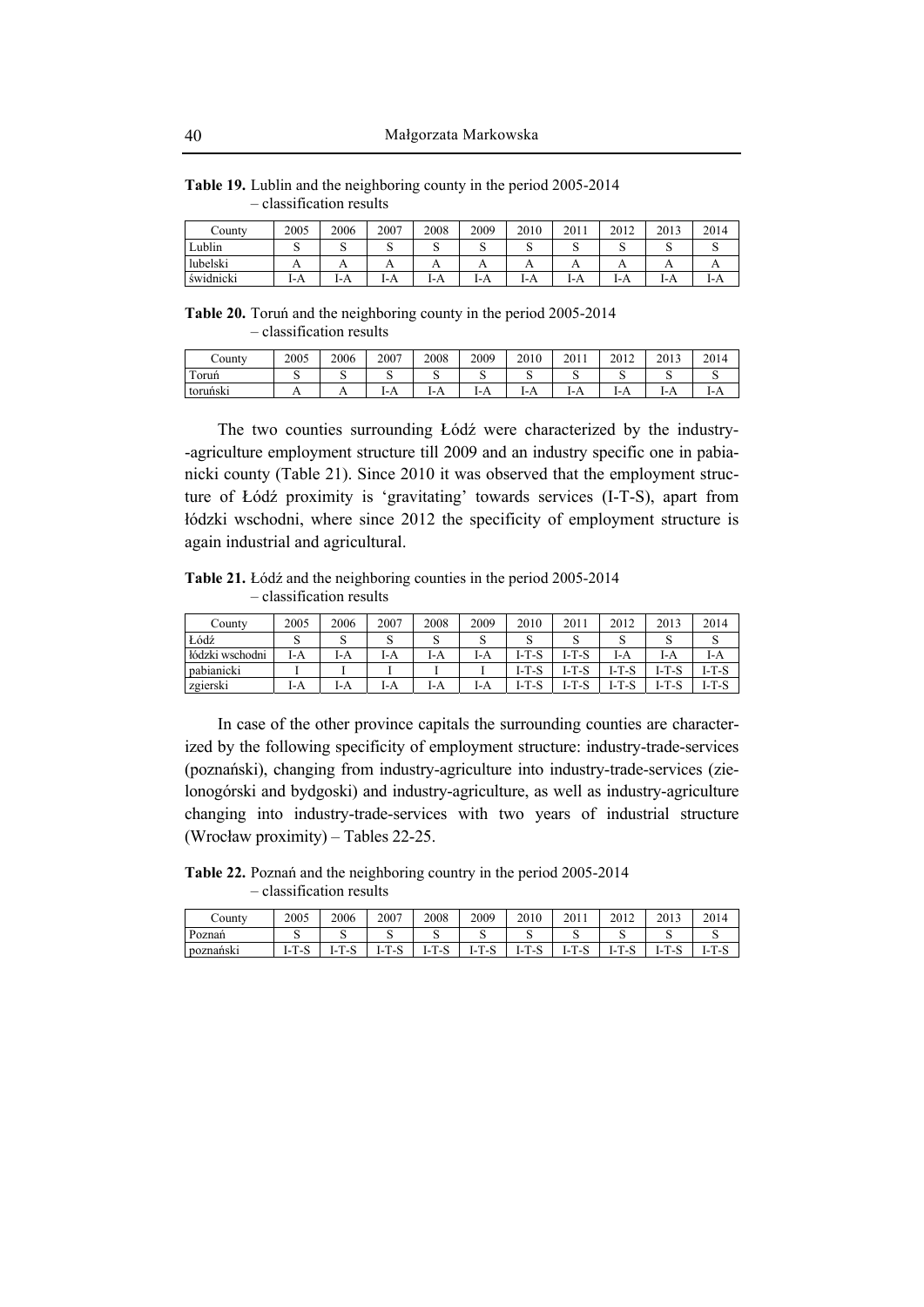**Table 23.** Zielona Góra and the neighboring county in the period 2005-2014 – classification results

| $\sqrt{\text{6}}$ | 2005                               | 2006                     | 2007                            | 2008             | 2009 | 2010              | 201      | 2012               | 2013     | 2014 |
|-------------------|------------------------------------|--------------------------|---------------------------------|------------------|------|-------------------|----------|--------------------|----------|------|
| Zielona Góra      |                                    |                          |                                 | ◡                | ີ    | ◡                 |          |                    | ◡        | ີ    |
| zielonogórski     | <b>CONTRACTOR</b><br>ت− '<br>1- L. | $\sim$<br>m<br>۰.<br>. . | $\sim$<br>$\blacksquare$<br>. . | m<br>$\sim$<br>ь | ı-   | $\sim$<br>۰<br>۰. | m<br>. . | $\sim$<br>. .<br>٠ | m<br>. . | ь    |

**Table 24.** Bydgoszcz and the neighboring county in the period 2005-2014 – classification results

| $\mathcal{L}$ ounty | 2005 | 2006 | 2007 | 2008 | 2009 | 2010         | 201                                | 2012 | 2013         | 2014      |
|---------------------|------|------|------|------|------|--------------|------------------------------------|------|--------------|-----------|
| Bydgoszcz           |      | ີ    | ີ    | ້    | ັ    | ັ            | ີ                                  |      | ◡            |           |
| bydgoski            | 1-A  | 1-A  | 1-A  | 1-A  | l-A  | m<br>. .<br> | <b>TIL</b><br>$\sim$<br>- 3<br>. . | -    | m<br>. .<br> | ı-<br>150 |

**Table 25.** Wrocław and the neighboring counties in the period 2005-2014 – classification results

| County     | 2005 | 2006   | 2007 | 2008        | 2009        | 2010 | 2011 | 2012             | 2013                      | 2014       |
|------------|------|--------|------|-------------|-------------|------|------|------------------|---------------------------|------------|
| Wrocław    | ມ    | ົ<br>ى | ى    | $\sim$<br>د | $\sim$<br>د | ى    | ω    | ш                | ں                         | ມ          |
| średzki    | I-A  | I-A    | I-A  | I-A         | I-A         | I-A  | I-A  | l-A              | I-A                       | l-A        |
| trzebnicki | I-A  | I-A    | I-A  | I-A         | I-A         | l-A  | I-A  | l-A              | I-A                       | I-A        |
| wrocławski | I-A  | I-A    | I-A  | I-T-S       | $I-T-S$     | D    | n    | $T-S$<br>$1 - 1$ | 1-T.<br>$\mathbf C$<br>-0 | -T-S<br>ı- |

The presented classification results indicate that the majority of 'rings', i.e. counties surrounding province capitals are stable over time in terms of employment structure specificity.

## **Conclusions**

Sectoral structural analyses at a lower level than NUTS 2 aggregation, due to data unavailability in the system of particular sections in the Statistical Classification of Economic Activities, remains difficult. The only possible assessment can be carried out in the grouped sections – in the system presented by the Central Statistical Office within the framework of Local Data Bank. Classification changes prevent performing long-term analyses, therefore the assessment provided in the article covered a decade only.

Based on the results of the carried out dynamic classification the following conclusions can be drawn:

- out of the total 62 evaluated NUTS 4 level units as many as 49 (i.e. 79% analyzed) presented the relatively stable employment structure in the period 2005-2014 – their assignment to groups did not change;
- in the analyzed period almost all province capitals out of 180 counties as taxonomic units only Gorzów Wielkopolski was an exception in 2008 – were characterized by the service specific employment structure;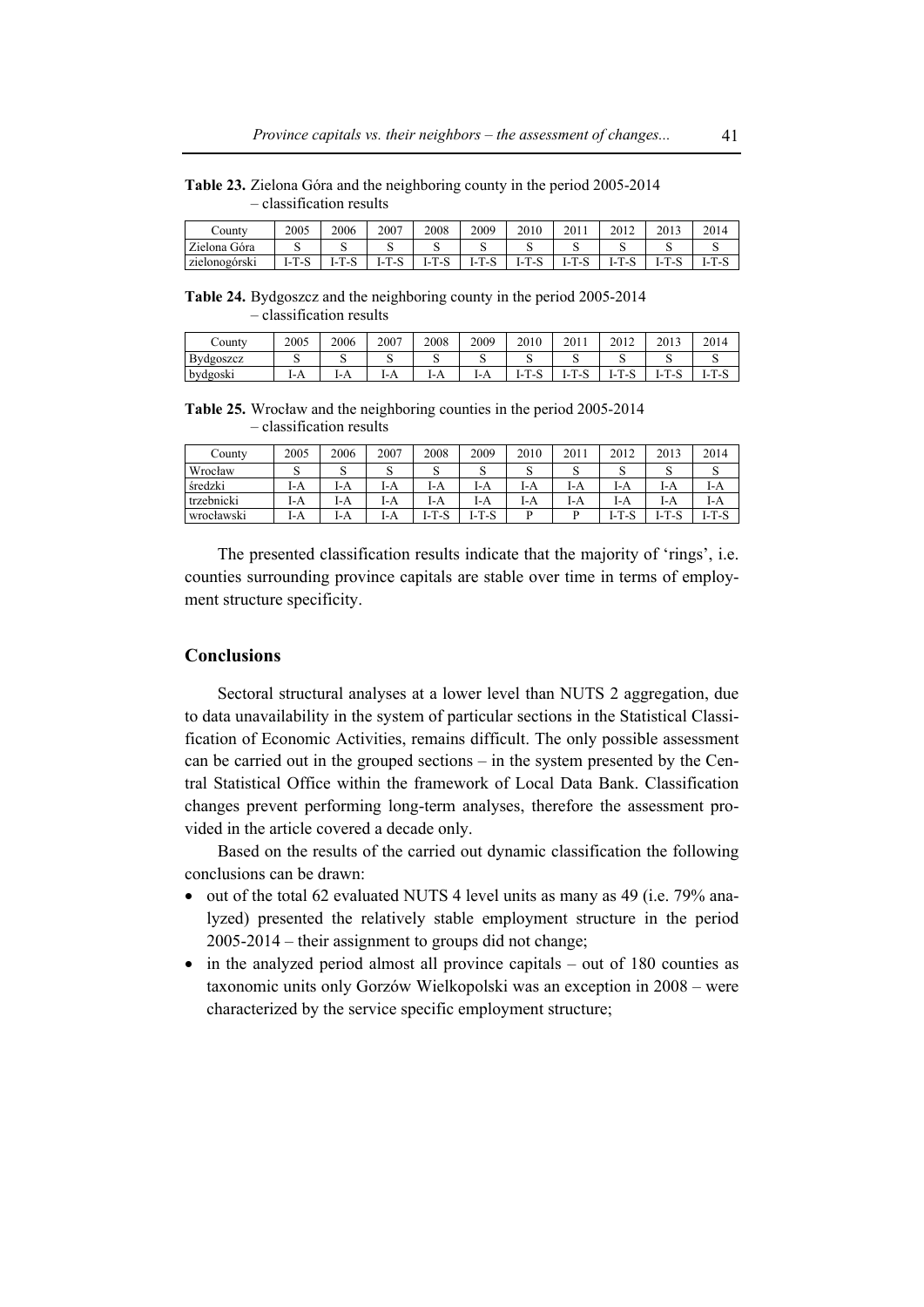- for all Polish province capitals several types of neighborhood can be identified in terms of sectoral employment structure:
	- − in the proximity of which the units characterized by service, industrytrade-service and industry-agriculture specificity are present (Warszawa and Gdańsk),
	- − presenting a stable neighborhood structure: industrial (6 counties), service (2) and industry-trade-service (1) (Katowice),
	- − surrounded by counties characterized by agriculture or industry-agriculture specific employment structure (Toruń and Lublin),
	- − tight ring around a city characterized by the dominating share of agriculture specific employment structure (Rzeszów, Białystok and Kielce),
	- − surrounded by the counties of industry-agriculture specific employment structure (Olsztyn, Opole, Kraków, Gorzów Wielkopolski).

The identification of prevalent sectoral employment structures on the one hand and the awareness of their transformation tendencies (trends) on the other support planning in terms of job market. It is also helpful for the business oriented decision making process in the context of locating business operations, or for local government units regarding the implementation of education profiles in upper-secondary schools, having in mind the anticipated demand for staff.

The results of conducted research can offer a useful tool in assessing the implementation and realization of the functional areas concept, primarily the functional areas of province centres<sup>4</sup> which, owing to their significance in terms of development, were grouped in the following way [Krajowa Strategia Rozwoju Regionalnego, 2010]: 1) Warszawa due to its predominant importance; 2) metropolitan centres (Kraków, Wrocław, Łódź, Gdańsk, Poznań, Szczecin, Bydgoszcz-Toruń, Lublin and Rzeszów); 3) other regional centres with an administrative function (province capitals: Opole, Kielce, Olsztyn Zielona Góra and Gorzów Wlkp.).

#### **References**

 $\overline{a}$ 

- Blotevogel H.-H. (2006), *Metropolregion Rhein–Ruhr*, "Geographische Rundschau", Nr. 4 (58), pp. 28-36.
- Bonavero P., Conti S. (1996), *New Technological Paradigm. Urban Identity and Metropolitan Networks in Europe* [in:] D. Pumain, T. Saint-Julien (eds.), *Urban Networks in Europe*, John Libbey, Paris.

<sup>4</sup> This province capital and the adjacent counties with population density exceeding 150 persons/km<sup>2</sup>.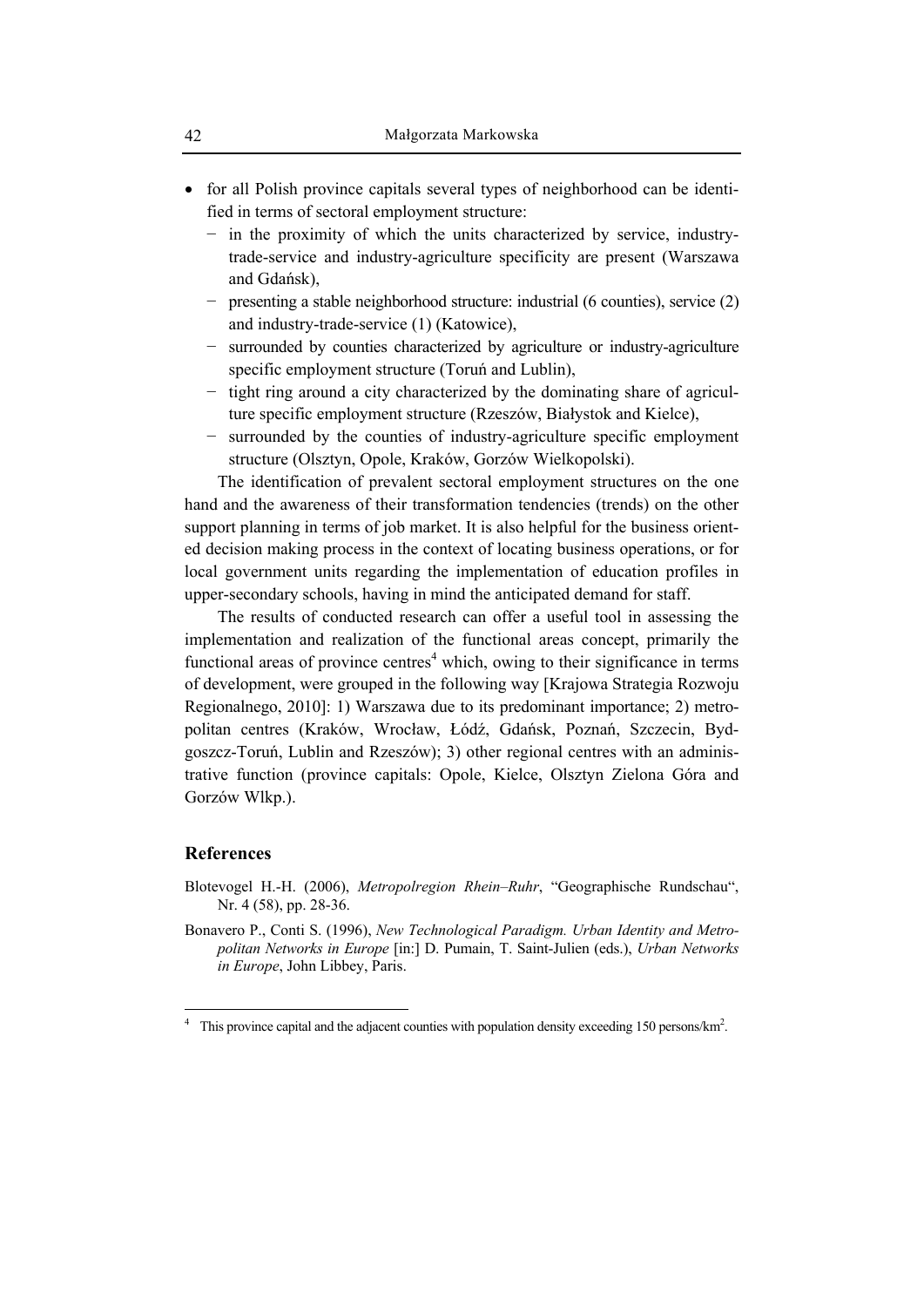Brunet R. (1989), *Les villes européennes*, La Documentation Française, Paris.

- Castells M. (1998), *The Information Age: Economy, Society and Culture The Rise of Network Society*, Blackwell, Oxford.
- Conti S., Salone C. (1999), *Contribution to: 2.2. Typologies of Cities*; *2.3. Rural Urban Partnerships. EU – POLIS*, Dipartamento Interateneo Territorio, Politecnico e Università di Torino, Torino.
- Domański B. (2008), *Rozwój polskich metropolii a regiony peryferyjne. Bezpowrotna separacja czy współzależność rozwoju?* "Studia. Polska Akademia Nauk. Komitet Przestrzennego Zagospodarowania Kraju", t. 120, pp. 135-143.
- Dziewoński K. (1962), *Zagadnienia typologii morfologicznej miast w Polsce*, "Czasopismo Geograficzne", nr 33, pp. 441-457.
- ESPON 1.4.3. (2007), *Study on Urban Functions*, Final Report, The ESPON Monitoring Committee, Luxembourg.
- Friedmann J. (1966), *Regional Development Policy: A Case Study of Venezuela*, MIT Press, Cambridge, MA.
- Gaczek W.M. (2010), *Metropolia jako źródło przewagi konkurencyjnej gospodarki region*, "Acta Universitas Loziensis, Folia Oeconomica", nr 246, pp. 5-21.
- Hołowiecka B. (2004), *Oddziaływanie społeczno-gospodarcze miasta*, Wydawnictwo Uniwersytetu Mikołaja Kopernika, Toruń.
- Jałowiecki B. (1999), *Metropolie*, Wyższa Szkoła Finansów i Zarządzania, Białystok.
- Krajowa Strategia Rozwoju Regionalnego 2010-2020: regiony, miasta, obszary wiejskie (2010), Załączniki, Ministerstwo Rozwoju Regionalnego, Warszawa.
- Kuć-Czajkowska K.A. (2009), *Funkcje metropolitalne Warszawy, Pragi i Budapesztu*, "Studia Regionalne i Lokalne", nr 1 (35), pp. 74-94.
- Markowska M. (2012), *Dynamiczna taksonomia innowacyjności regionów*, Monografie i Opracowania, nr 221, Wydawnictwo Uniwersytetu Ekonomicznego, Wrocław.
- Marschall S. (2005), *Urban Patterns Specification*, Institute of Community Studies, London.
- Myrdal G. (1957), *Economic Theory and Underdeveloped Regions*, Duckworth, London.
- Parysek J.J. (2015), *Miasto w ujęciu systemowym*, "Ruch Prawniczy, Ekonomiczny i Socjologiczny", vol. LXXVII, nr 1, pp. 27-53.
- Pięta-Kanurska M. (2010), *Oddziaływanie metropolii na region*, "Acta Universitas Loziensis, Folia Oeconomica", nr 246, pp. 23-35.
- Pumain D. (1999), *Summary Report on 2.2. Typology of Cities and Urban Rural Relationships*, Study Programme in European Spatial Planning, Paris.
- Smętkowski M. (2010), *Konwergencja wewnątrzregionalna w europejskich makroregionach metropolitalnych*, "Studia Regionalne i Lokalne", nr 2(40), pp. 50-76.
- Smętkowski M., Jałowiecki B., Gorzelak B. (2009), *Obszary metropolitalne w Polsce diagnoza i rekomendacje*, "Studia Regionalne i Lokalne", nr 1(35), pp. 52-73.